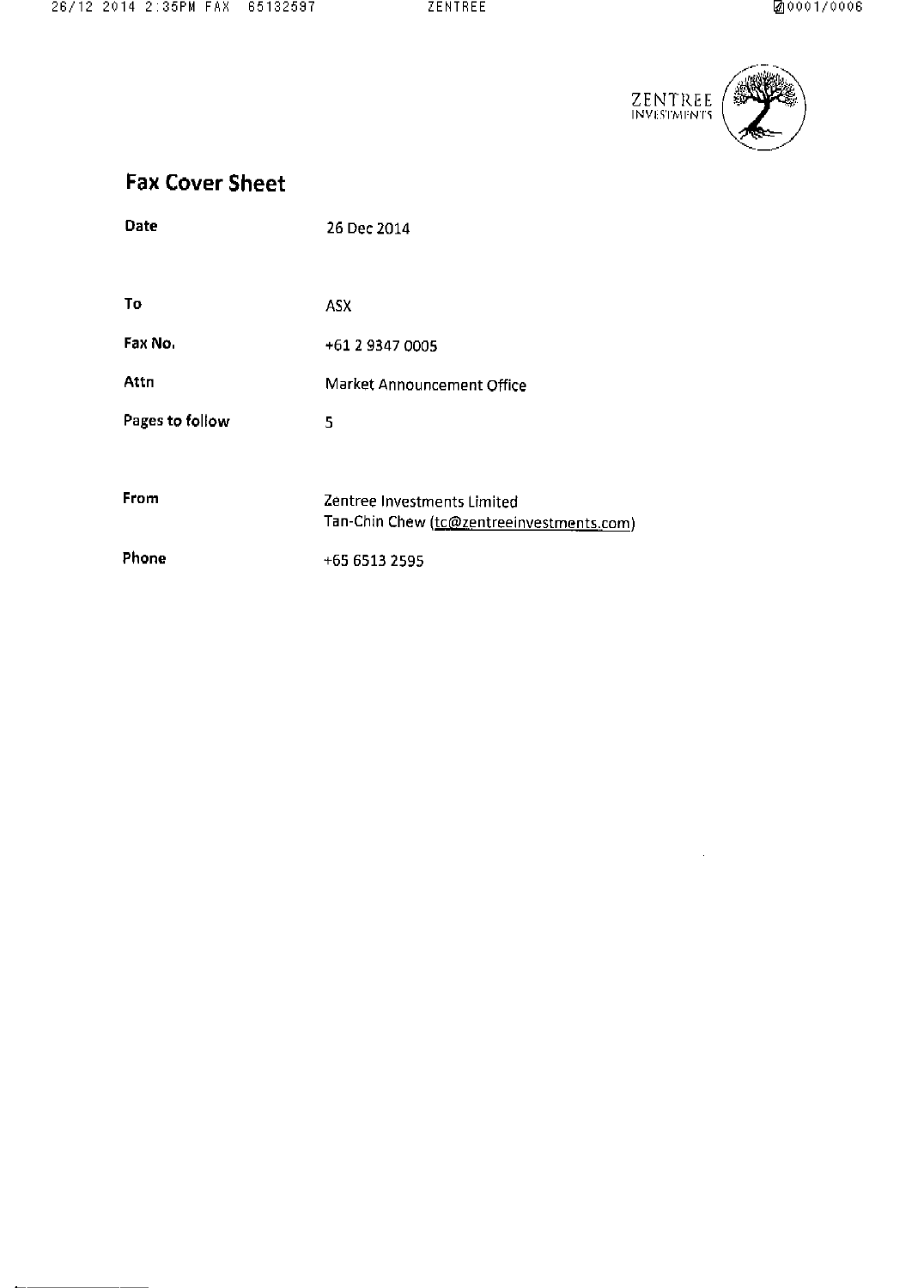

24 December 2014

**ASX** Exchange Centre 20 Bridge Street Sydney NSW 2000 Australia

Dear Sir / Madam,

#### Re: Form 603 - Energy Resources of Australia Limited (ERA)

We refer to our submission of Form 603 (Notice of Initial Substantial Holder) dated 24Apr2014.

The submission was made to report substantial holding in Energy Rosources of Australia Limited (ERA) under Michard Anthony Magides.

The submission was misrepresented as the reporting was done at the individual name level when it should have been done at the fund level, ie Zentree Investments Limited.

There has been no change in the ownership of the shares, The holdings held by Zentree Investments Limited have been above the 5% threshold since.

We attach herewith an amended copy of the Form 603 to replace the previous submission, with details of trade activity between 24Aug2014 and 24Dec2014,

Sincerely,

**Richard Anthony Magides** for and on behalf of Zentree Investments Limited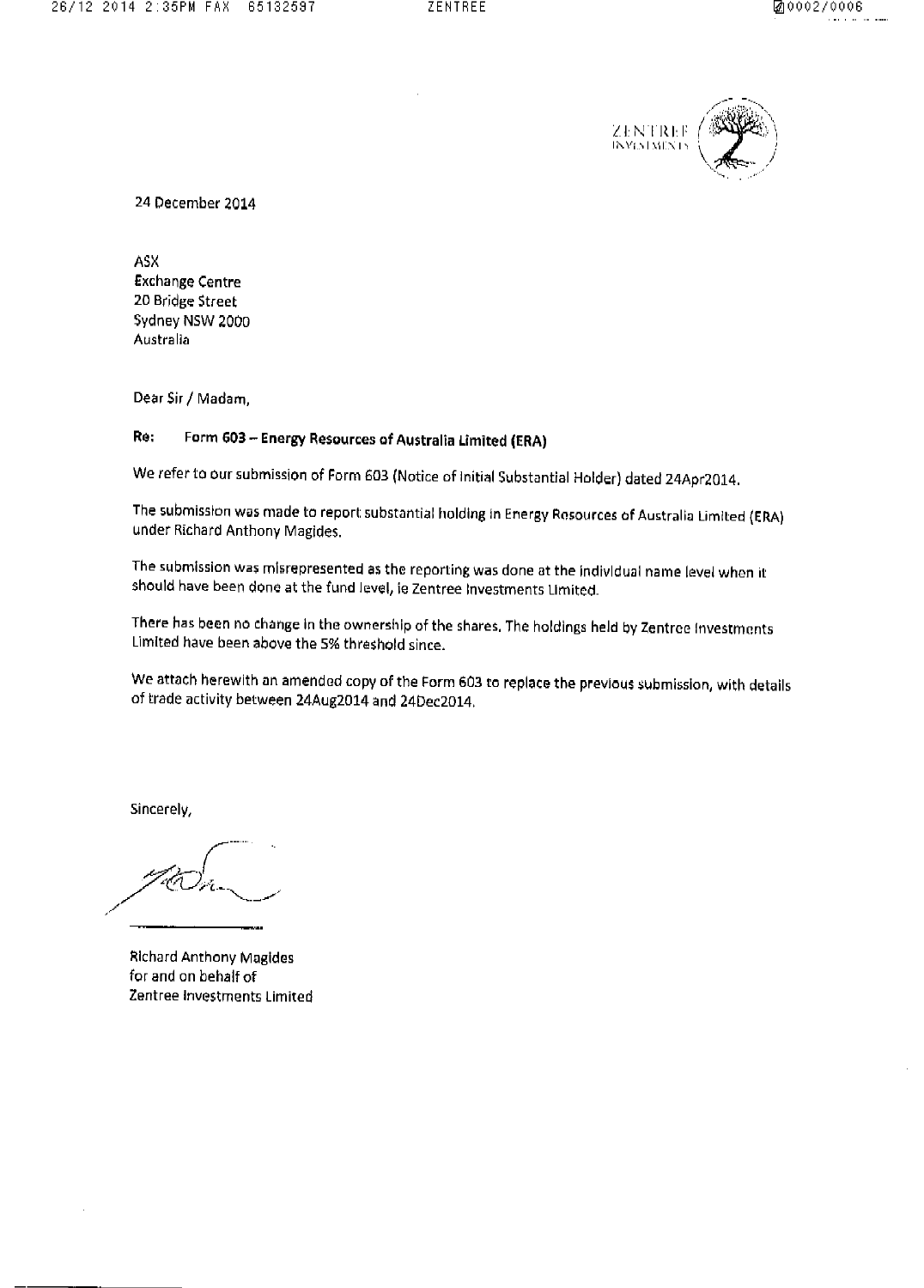503 page 1/2 15 July 2001

### **Form 603**

**Corporations Act 2001** Soction 671B

## Notice of initial substantial holder

| To Company Name/Scheme                       | ENERGY RESOURCES OF AUSTRALIA LIMITED |
|----------------------------------------------|---------------------------------------|
| <b>ACN/ARSN</b>                              | 008 550 865                           |
| 1. Dotails of substantial holder (1)<br>Name | Zentree Investments Limited           |
| ACN/ARSN (if applicable)                     |                                       |
| The holder became a substantial holder on    | 24/12/14                              |
| 2. Details of voting power                   |                                       |
|                                              |                                       |

The total number of votes attached to all the voting shares in the company or voting interests in the scheme that the substantial holder or an associate (2) had a<br>relevant interest (3) in on the date the substantial holder

| Class of securities (4) | ____<br>Number of securities | Person's votes (5) | Voting power (6) |
|-------------------------|------------------------------|--------------------|------------------|
| IA CLASS SHARES         | 28.187 323                   | 28, 187, 323       | 5.44 %           |
|                         |                              |                    |                  |

#### 3. Details of relevant interests

The nature of the relevant interest the substantial holder or an associate had in the following voting securities on the date the substantial holder became a substantial holdor are as follows:

| Holder of relevant interest.             | Nature of relevant interest (/) | Class and number of securities |
|------------------------------------------|---------------------------------|--------------------------------|
| ZENTREE INVESTMENTS LIMITED <sup>1</sup> | <b>BENEFICIAL OWNER</b>         | A CLASS SHARES 28,187,323      |
|                                          |                                 |                                |

#### 4. Details of present registered holders

The persons registered as holders of the securities referred to in paragraph 3 above are as follows:

| Holder of rolevant<br>interest | Registered holder of<br>securities | Person entitled to be<br>registered as holder (B) | Class and number<br>of securities          |
|--------------------------------|------------------------------------|---------------------------------------------------|--------------------------------------------|
| I ZENTREE INVESTMENTS          | I HSBC CUSTODY NOMINEES I          |                                                   | A CLASS SHARES<br><del>- 28. 187.323</del> |
| <b>LIMITED</b>                 | (AUSTRALIA) LIMITED                |                                                   |                                            |

#### 5. Consideration

The consideration paid for each relevant interest referred to in paragraph 3 above, and acquired in the four months prior to the day that the substantial holder became a substantial holder is as follows:

| Holder of relevant<br>interest | Date of acquisition     | Consideration (9)   |           | Class and number<br>of securities |
|--------------------------------|-------------------------|---------------------|-----------|-----------------------------------|
| <b>IZENTREE INVESTMENTS</b>    | 24/08/2014 - 24/12/2014 | Cash<br>5799,174.55 | Non-cash. | <b>A CLASS SHARFS</b>             |
| <b>ITMITED</b>                 |                         |                     |           | 734.505                           |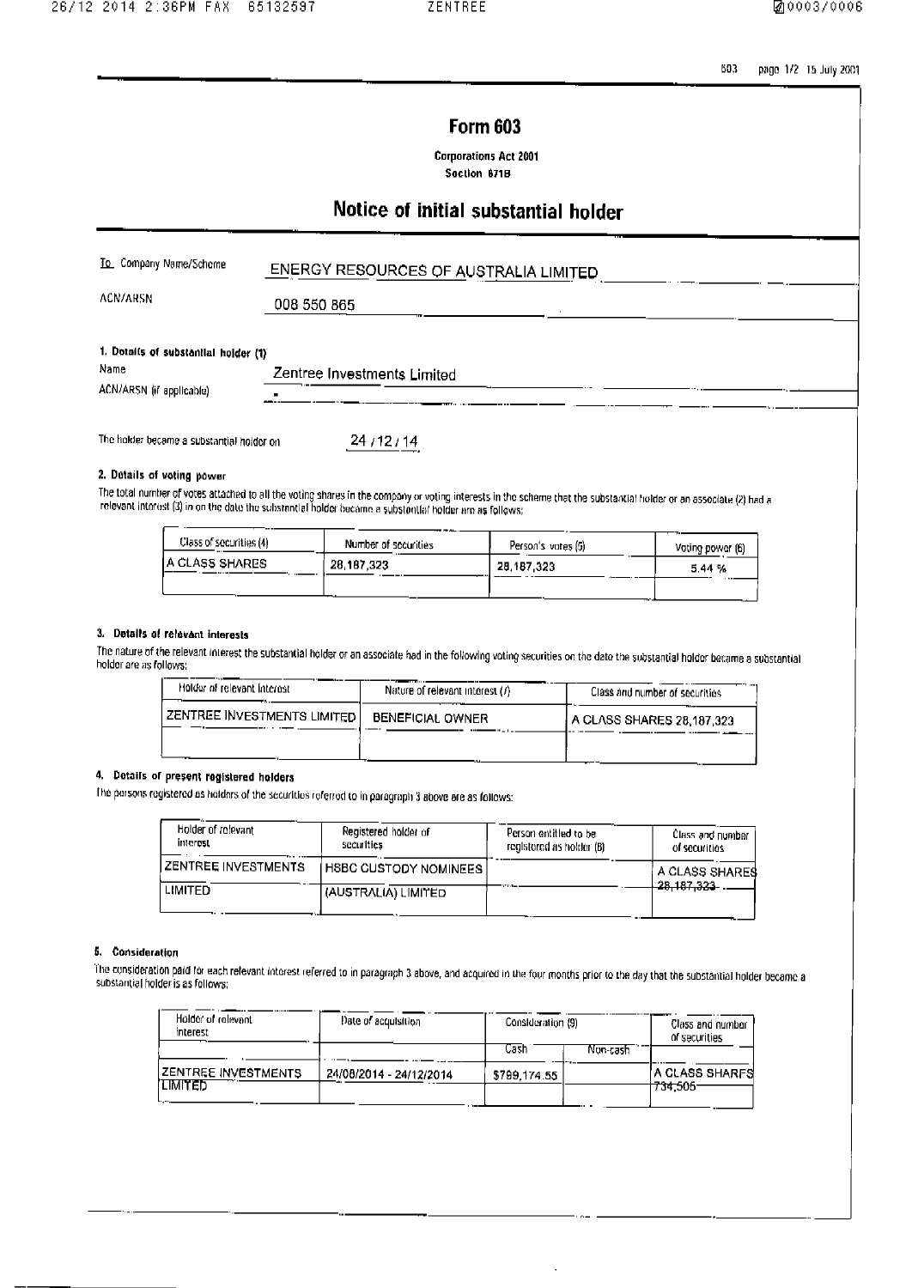603 page 2/2 15 July 2001

| 6. Associates       |                                                                              |                             |                                                                                                             |                                                                                                                                                                                                                                                                                                                                                                                                                                                                                                                                |  |
|---------------------|------------------------------------------------------------------------------|-----------------------------|-------------------------------------------------------------------------------------------------------------|--------------------------------------------------------------------------------------------------------------------------------------------------------------------------------------------------------------------------------------------------------------------------------------------------------------------------------------------------------------------------------------------------------------------------------------------------------------------------------------------------------------------------------|--|
|                     |                                                                              |                             | The reasons the persons named in paragraph 3 above are associates of the substantial holder are as follows: |                                                                                                                                                                                                                                                                                                                                                                                                                                                                                                                                |  |
|                     | Name and ACN/ARSN (if applicable)                                            |                             | Naturo of association                                                                                       |                                                                                                                                                                                                                                                                                                                                                                                                                                                                                                                                |  |
|                     |                                                                              |                             |                                                                                                             |                                                                                                                                                                                                                                                                                                                                                                                                                                                                                                                                |  |
| 7. Addresses        |                                                                              |                             |                                                                                                             |                                                                                                                                                                                                                                                                                                                                                                                                                                                                                                                                |  |
|                     | The addresses of persons named in this torm are as follows:                  |                             |                                                                                                             |                                                                                                                                                                                                                                                                                                                                                                                                                                                                                                                                |  |
|                     | Name                                                                         |                             | <b>Address</b>                                                                                              |                                                                                                                                                                                                                                                                                                                                                                                                                                                                                                                                |  |
|                     |                                                                              | ZENTREE INVESTMENTS LIMITED |                                                                                                             | 8 EU TONG SEN STREET #20-82 SINGAPORE 059818                                                                                                                                                                                                                                                                                                                                                                                                                                                                                   |  |
|                     |                                                                              |                             |                                                                                                             |                                                                                                                                                                                                                                                                                                                                                                                                                                                                                                                                |  |
|                     |                                                                              |                             |                                                                                                             |                                                                                                                                                                                                                                                                                                                                                                                                                                                                                                                                |  |
| Signature           |                                                                              |                             |                                                                                                             |                                                                                                                                                                                                                                                                                                                                                                                                                                                                                                                                |  |
|                     |                                                                              |                             |                                                                                                             |                                                                                                                                                                                                                                                                                                                                                                                                                                                                                                                                |  |
|                     | print name                                                                   | RICHARD ANTHONY MAGIDES     |                                                                                                             | <b>Gapacity</b><br><b>DIRECTOR</b>                                                                                                                                                                                                                                                                                                                                                                                                                                                                                             |  |
|                     | sign here                                                                    |                             |                                                                                                             | 24 / 12<br>/ 2014<br>date.                                                                                                                                                                                                                                                                                                                                                                                                                                                                                                     |  |
|                     |                                                                              |                             |                                                                                                             |                                                                                                                                                                                                                                                                                                                                                                                                                                                                                                                                |  |
|                     |                                                                              |                             |                                                                                                             |                                                                                                                                                                                                                                                                                                                                                                                                                                                                                                                                |  |
|                     |                                                                              |                             | DIRECTIONS                                                                                                  |                                                                                                                                                                                                                                                                                                                                                                                                                                                                                                                                |  |
| $\langle 1 \rangle$ | form.                                                                        |                             |                                                                                                             | If there are a number of substantial holders with similar or related relevant interests (eg. a corporation and its related corporations, or the manager and trustee of an<br>equity trust), the names could be included in an amosure to the form. If the relevant interests of a group of persons are essentially similar, they may be referred to<br>throughout the form as a specifically named group if the membership of each group, with the names and addresses of members is clearly set out in paragraph 7 of the     |  |
| (2)                 | See the definition of "associate" in section 9 of the Corporations Act 2001. |                             |                                                                                                             |                                                                                                                                                                                                                                                                                                                                                                                                                                                                                                                                |  |
| (3)                 |                                                                              |                             | See the definition of "relevant interest" in sections 608 and 671B(7) of the Corporations Act 2001.         |                                                                                                                                                                                                                                                                                                                                                                                                                                                                                                                                |  |
| (4)                 |                                                                              |                             | The voting shares of a company constitute one class unless divided into separate classes.                   |                                                                                                                                                                                                                                                                                                                                                                                                                                                                                                                                |  |
| $\langle 5 \rangle$ | Interest in:                                                                 |                             |                                                                                                             | The total number of votes attached to all the voting shares in the company or voting interests in the scheme (if any) that the person or an associate has a relevant                                                                                                                                                                                                                                                                                                                                                           |  |
| $\langle 0 \rangle$ |                                                                              |                             | The person's votes divided by the total votes in the body corporate or scheme multiplied by 100.            |                                                                                                                                                                                                                                                                                                                                                                                                                                                                                                                                |  |
| (7)                 | Include details of:<br>(a)                                                   |                             | this form, together with a written statement cortifying this contract, scheme or arrangement; and           | any relevant agreement or other circumstances by which the relevant interest was acquired. If subsection 671B(4) applies, a copy of any document setting out<br>the terms of any relevant agreement, and a statement by the person giving full and accurate details of any contract, scheme or arrangement, must accompany                                                                                                                                                                                                     |  |
|                     | (b)                                                                          |                             |                                                                                                             | any qualification of the power of a person to exercise, control the exercise of, or influence the exercise of, the voting powers or disposal of the securities to<br>which the relevant interest relates (indicating clearly the particular securities to which the qualification applies)                                                                                                                                                                                                                                     |  |
|                     |                                                                              |                             | See the definition of "relevant agreement" in section 9 of the Corporations Act 2001.                       |                                                                                                                                                                                                                                                                                                                                                                                                                                                                                                                                |  |
| (8)                 |                                                                              |                             |                                                                                                             | If the substantial holder is unable to determine the identity of the person (eg. if the relevant interest arisos because of an option) write "unknown".                                                                                                                                                                                                                                                                                                                                                                        |  |
| (9)                 | the relevant interest was acoulred.                                          |                             |                                                                                                             | Details of the consideration must include any and all benefits, money and other, that any person from whom a relevant interest was acquired has, or may, bacome<br>entitled to receive in relation to that acquisition. Details must be included even if the benefit is conditional on the happening or not of a contingency. Details must be<br>Included of any benefit paid on behalf of the substantial holder or its associate in relation to the acquisitions, even if they are not paid directly to the person from whom |  |
|                     |                                                                              |                             |                                                                                                             |                                                                                                                                                                                                                                                                                                                                                                                                                                                                                                                                |  |
|                     |                                                                              |                             |                                                                                                             |                                                                                                                                                                                                                                                                                                                                                                                                                                                                                                                                |  |
|                     |                                                                              |                             |                                                                                                             |                                                                                                                                                                                                                                                                                                                                                                                                                                                                                                                                |  |
|                     |                                                                              |                             |                                                                                                             |                                                                                                                                                                                                                                                                                                                                                                                                                                                                                                                                |  |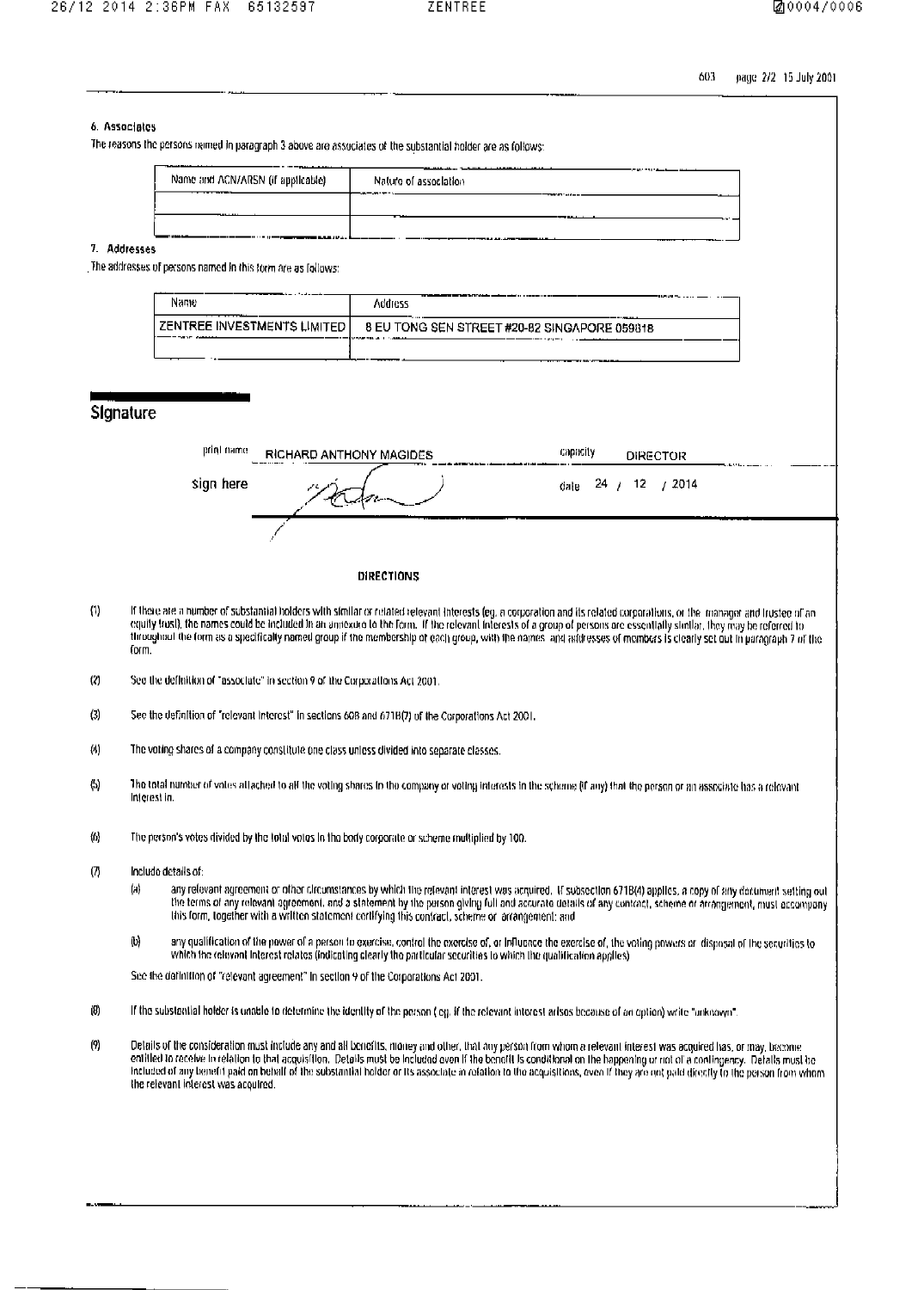$\bar{z}$ 

### Appendix 8 -ERA

| <b>Trade Date</b> | Settle Date | <b>Trade Type</b> | Quantity | <b>Total Consideration</b> |
|-------------------|-------------|-------------------|----------|----------------------------|
| 22/8/2014         | 27/8/2014   | Buy               | 15,000   | $-19,565.87$               |
| 26/8/2014         | 29/8/2014   | Sell              | 27,153   | 36,026.69                  |
| 27/8/2014         | 1/9/2014    | Sell              | 21,527   | 28,744.96                  |
| 28/8/2014         | 2/9/2014    | Sell              | 8,485    | 11,322.37                  |
| 28/8/2014         | 2/9/2014    | Buy               | 8,485    | $-11,122.02$               |
| 1/9/2014          | 4/9/2014    | Sell              | 30,536   | 40,893.69                  |
| 2/9/2014          | 5/9/2014    | Sell              | 10,000   | 13,441.93                  |
| 3/9/2014          | 8/9/2014    | Buy               | 5,018    | $-6,703.05$                |
| 3/9/2014          | 8/9/2014    | Sell              | 8,925    | 11,996.93                  |
| 4/9/2014          | 9/9/2014    | <b>Sell</b>       | 297,164  | 410,553.03                 |
| 5/9/2014          | 10/9/2014   | <b>Sell</b>       | 16,368   | 22,744.42                  |
| 8/9/2014          | 11/9/2014   | Sell              | 25,813   | 35,987.53                  |
| 9/9/2014          | 12/9/2014   | Buy               | 13,000   | $-17,700.91$               |
| 10/9/2014         | 15/9/2014   | Sell              | 7,637    | 10,535.78                  |
| 10/9/2014         | 15/9/2014   | Buy               | 6,917    | -9,383.70                  |
| 11/9/2014         | 16/9/2014   | Buy               | 14,286   | $-19,377.72$               |
| 12/9/2014         | 17/9/2014   | Buy               | 33,200   | -44,484.79                 |
| 15/9/2014         | 18/9/2014   | Buy               | 6,281    | $-8,387.65$                |
| 16/9/2014         | 19/9/2014   | Buy               | 24,580   | $-32,231.42$               |
| 17/9/2014         | 22/9/2014   | Buy               | 1,964    | $-2,564.56$                |
| 18/9/2014         | 23/9/2014   | Buy               | 4,000    | $-5,303.18$                |
| 19/9/2014         | 24/9/2014   | Buy               | 11,000   | $-14,539.72$               |
| 23/9/2014         | 26/9/2014   | Buy               | 40,279   | $-51,781.51$               |
| 24/9/2014         | 29/9/2014   | Buy               | 14,304   | $-18,201.31$               |
| 25/9/2014         | 30/9/2014   | Buy               | 29,600   | $-37,593.82$               |
| 26/9/2014         | 1/10/2014   | Buy               | 11,466   | $-14,598.30$               |
| 29/9/2014         | 2/10/2014   | Buy               | 127,405  | -159,976.46                |
| 30/9/2014         | 3/10/2014   | Buy               | 45,941   | -57,309.00                 |
| 1/10/2014         | 7/10/2014   | Buy               | 150,000  | $-183,244.88$              |
| 2/10/2014         | 8/10/2014   | Buy               | 50,000   | $-61,036.60$               |
| 3/10/2014         | 9/10/2014   | Buy               | 6,421    | $-7,833.83$                |
| 6/10/2014         | 9/10/2014   | Buy               | 2,579    | $-3,199.88$                |
| 7/10/2014         | 10/10/2014  | Buy               | 13,000   | $-15,712.12$               |
| 8/10/2014         | 13/10/2014  | Buy               | 51,529   | $-61,954,40$               |
| 9/10/2014         | 14/10/2014  | Buy               | 40,190   | $-48,232.81$               |
| 10/10/2014        | 15/10/2014  | Buy               | 55,810   | $-65,962.32$               |
| 13/10/2014        | 16/10/2014  | Buy               | 30,000   | $-35,712.41$               |
| 14/10/2014        | 17/10/2014  | Buy               | 11,000   | $-13,142.98$               |
| 15/10/2014        | 20/10/2014  | Buy               | 14,000   | $-16,482.28$               |
| 17/10/2014        | 22/10/2014  | Buy               | 20,000   | $-24,014.40$               |
| 21/10/2014        | 24/10/2014  | Buy               | 22,000   | $-26,440.05$               |
| 22/10/2014        | 27/10/2014  | Buy               | 18,000   | $-22,346.00$               |
| 23/10/2014        | 28/10/2014  | Buy               | 11,000   | $-13,724$ 13               |
| 24/10/2014        | 29/10/2014  | <b>Buy</b>        | 9,000    |                            |
|                   |             |                   |          | $-11,174.80$               |